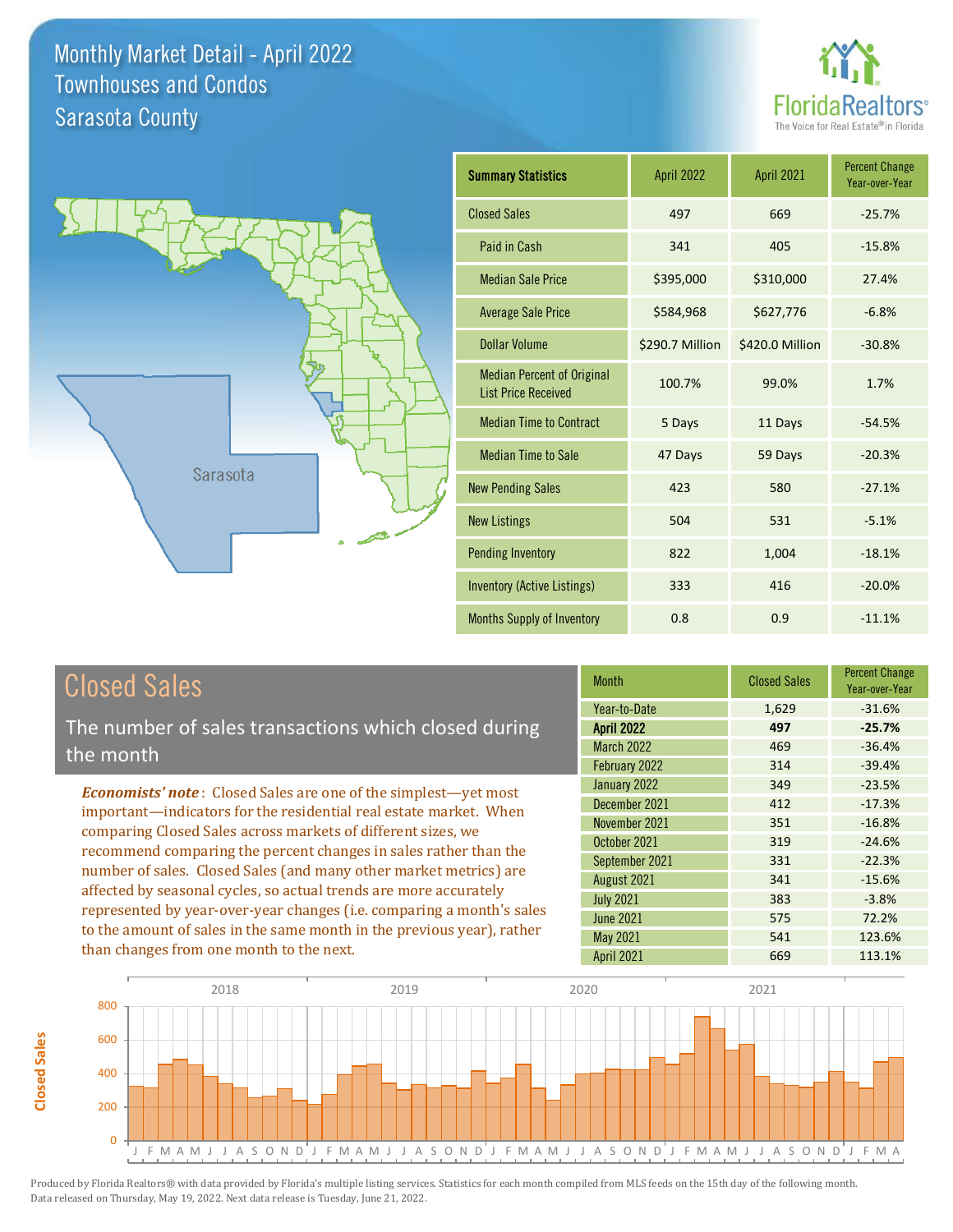this statistic should be interpreted with care.



350 124.4%

| Cash Sales                                                                     | <b>Month</b>      | <b>Cash Sales</b> | <b>Percent Change</b><br>Year-over-Year |
|--------------------------------------------------------------------------------|-------------------|-------------------|-----------------------------------------|
|                                                                                | Year-to-Date      | 1,106             | $-21.8%$                                |
| The number of Closed Sales during the month in which                           | <b>April 2022</b> | 341               | $-15.8%$                                |
| buyers exclusively paid in cash                                                | <b>March 2022</b> | 322               | $-24.2%$                                |
|                                                                                | February 2022     | 221               | $-27.8%$                                |
|                                                                                | January 2022      | 222               | $-20.4%$                                |
|                                                                                | December 2021     | 253               | 3.3%                                    |
| <b>Economists' note:</b> Cash Sales can be a useful indicator of the extent to | November 2021     | 213               | 4.4%                                    |
| which investors are participating in the market. Why? Investors are            | October 2021      | 218               | $-1.8%$                                 |
| far more likely to have the funds to purchase a home available up front,       | September 2021    | 211               | 10.5%                                   |
| whereas the typical homebuyer requires a mortgage or some other                | August 2021       | 218               | 17.2%                                   |
| form of financing. There are, of course, many possible exceptions, so          | <b>July 2021</b>  | 237               | 28.8%                                   |

J F M A M J J A S O N D J F M A M J J A S O N D J F M A M J J A S O N D J F M A M J J A S O N D J F M A 0 100 200 300 400 500 2018 2019 2020 2021

# Cash Sales as a Percentage of Closed Sales

The percentage of Closed Sales during the month which were Cash Sales

*Economists' note* : This statistic is simply another way of viewing

| <b>Month</b>      | <b>Percent of Closed</b><br>Sales Paid in Cash | <b>Percent Change</b><br>Year-over-Year |
|-------------------|------------------------------------------------|-----------------------------------------|
| Year-to-Date      | 67.9%                                          | 14.3%                                   |
| <b>April 2022</b> | 68.6%                                          | 13.4%                                   |
| <b>March 2022</b> | 68.7%                                          | 19.3%                                   |
| February 2022     | 70.4%                                          | 19.1%                                   |
| January 2022      | 63.6%                                          | 3.9%                                    |
| December 2021     | 61.4%                                          | 24.8%                                   |
| November 2021     | 60.7%                                          | 25.7%                                   |
| October 2021      | 68.3%                                          | 30.1%                                   |
| September 2021    | 63.7%                                          | 42.2%                                   |
| August 2021       | 63.9%                                          | 38.9%                                   |
| <b>July 2021</b>  | 61.9%                                          | 34.0%                                   |
| <b>June 2021</b>  | 60.9%                                          | 30.4%                                   |
| <b>May 2021</b>   | 58.4%                                          | 13.0%                                   |
| <b>April 2021</b> | 60.5%                                          | 25.8%                                   |

May 2021 316 316 152.8%

June 2021

April 2021 168.2%



**Cash Sales**

Cash Sales. The remaining percentages of Closed Sales (i.e. those not paid fully in cash) each month involved some sort of financing, such as mortgages, owner/seller financing, assumed loans, etc.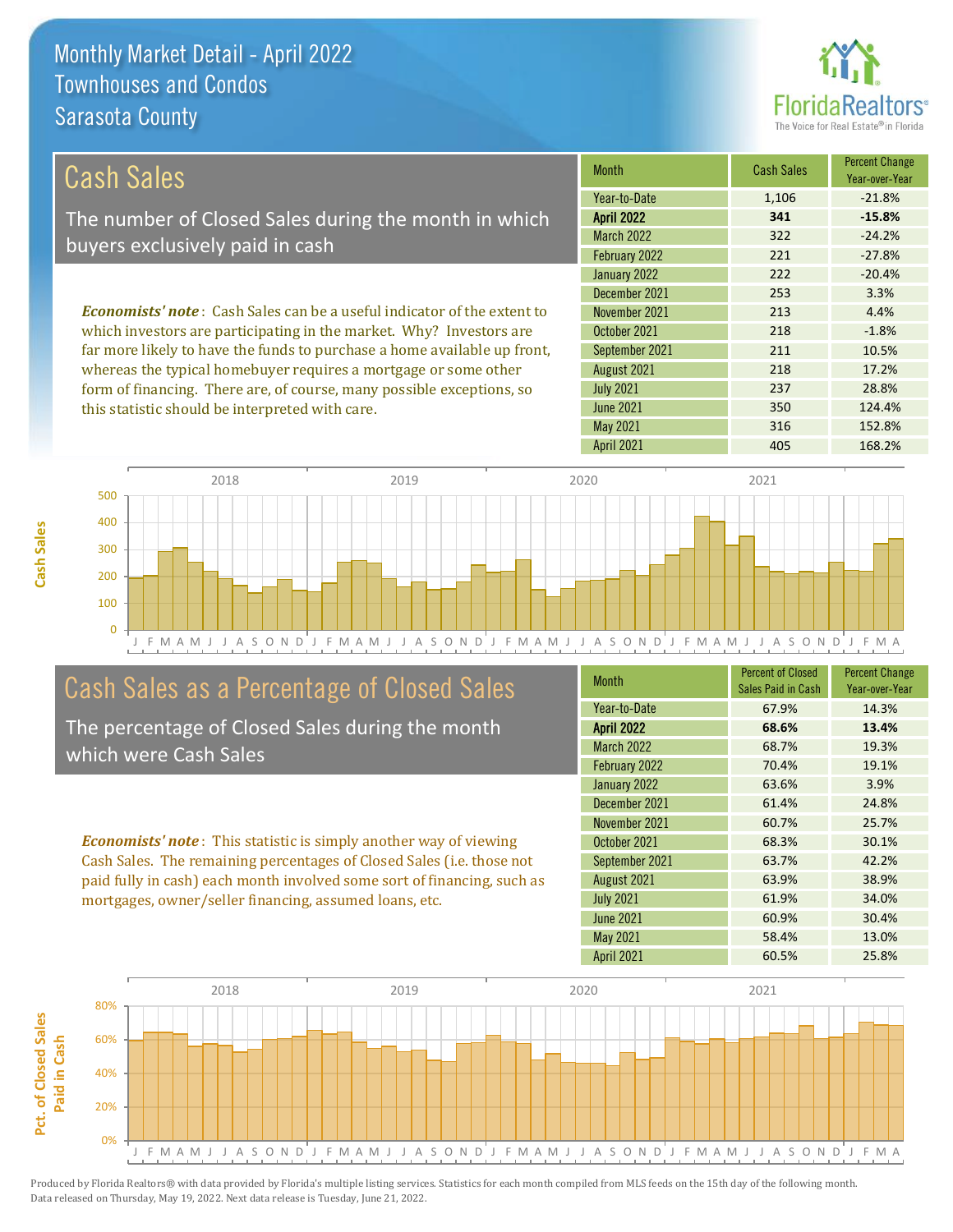

#### *Economists' note* : Median Sale Price is our preferred summary statistic for price activity because, unlike Average Sale Price, Median Sale Price is not sensitive to high sale prices for small numbers of homes that may not be characteristic of the market area. Keep in mind that median price trends over time are not always solely caused by changes in the general value of local real estate. Median sale price only reflects the values of the homes that *sold* each month, and the mix of the types of homes that sell can change over time. April 2021 \$310,000 32.0% June 2021 **5309,700** 23.9% May 2021 **\$312,500** \$312,500 29.3% August 2021 **\$315,000** 26.3% July 2021 **\$315,000** \$315,000 31.3% \$350,000 15.8% December 2021 \$360,000 30.1% September 2021 **\$325,000** 28.8% March 2022 \$370,000 27.7% February 2022 \$368,630 29.9% November 2021 **\$349,900** 28.6% October 2021 **\$332,990** 27.1% January 2022 Month Median Sale Price Percent Change Year-over-Year April 2022 **\$395,000 27.4%** Year-to-Date \$375,000 27.1% Median Sale Price The median sale price reported for the month (i.e. 50% of sales were above and 50% of sales were below)



## Average Sale Price

The average sale price reported for the month (i.e. total sales in dollars divided by the number of sales)

*Economists' note* : Usually, we prefer Median Sale Price over Average Sale Price as a summary statistic for home prices. However, Average Sale Price does have its uses—particularly when it is analyzed alongside the Median Sale Price. For one, the relative difference between the two statistics can provide some insight into the market for higher-end homes in an area.

| <b>Month</b>      | <b>Average Sale Price</b> | <b>Percent Change</b><br>Year-over-Year |
|-------------------|---------------------------|-----------------------------------------|
| Year-to-Date      | \$566,900                 | $-2.4%$                                 |
| <b>April 2022</b> | \$584,968                 | $-6.8%$                                 |
| March 2022        | \$532,189                 | $-8.4%$                                 |
| February 2022     | \$551,588                 | $-1.3%$                                 |
| January 2022      | \$601,593                 | 11.9%                                   |
| December 2021     | \$539,738                 | 33.3%                                   |
| November 2021     | \$495,039                 | 21.5%                                   |
| October 2021      | \$456,745                 | 16.0%                                   |
| September 2021    | \$515,753                 | 29.4%                                   |
| August 2021       | \$461,046                 | 27.6%                                   |
| <b>July 2021</b>  | \$467,617                 | 34.5%                                   |
| <b>June 2021</b>  | \$504,718                 | 45.5%                                   |
| <b>May 2021</b>   | \$582,924                 | 87.0%                                   |
| <b>April 2021</b> | \$627,776                 | 88.5%                                   |



**Median Sale Price**

**Median Sale Price**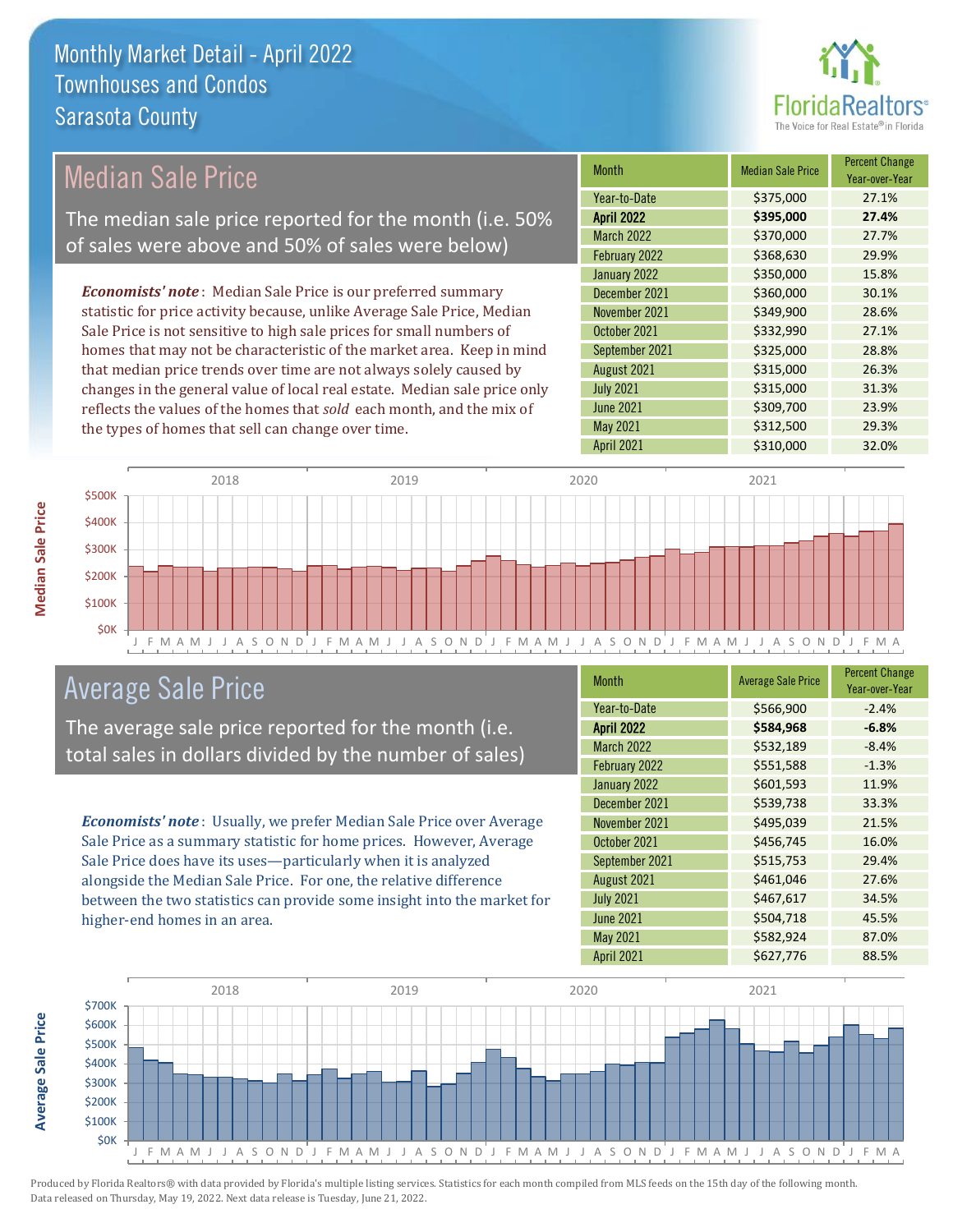

### ollar Volume

The sum of the sale prices for all sales which closed during the month

*Economists' note* : Dollar Volume is simply the sum of all sale prices in a given time period, and can quickly be calculated by multiplying Closed Sales by Average Sale Price. It is a strong indicator of the health of the real estate industry in a market, and is of particular interest to real estate professionals, investors, analysts, and government agencies. Potential home sellers and home buyers, on the other hand, will likely be better served by paying attention to trends in the two components of Dollar Volume (i.e. sales and prices) individually.

| Month             | Dollar Volume   | <b>Percent Change</b><br>Year-over-Year |
|-------------------|-----------------|-----------------------------------------|
| Year-to-Date      | \$923.5 Million | $-33.2%$                                |
| <b>April 2022</b> | \$290.7 Million | $-30.8%$                                |
| <b>March 2022</b> | \$249.6 Million | $-41.8%$                                |
| February 2022     | \$173.2 Million | $-40.2%$                                |
| January 2022      | \$210.0 Million | $-14.4%$                                |
| December 2021     | \$222.4 Million | 10.3%                                   |
| November 2021     | \$173.8 Million | 1.1%                                    |
| October 2021      | \$145.7 Million | $-12.5%$                                |
| September 2021    | \$170.7 Million | 0.5%                                    |
| August 2021       | \$157.2 Million | 7.7%                                    |
| <b>July 2021</b>  | \$179.1 Million | 29.4%                                   |
| <b>June 2021</b>  | \$290.2 Million | 150.4%                                  |
| <b>May 2021</b>   | \$315.4 Million | 318.1%                                  |
| April 2021        | \$420.0 Million | 301.5%                                  |



# Median Percent of Original List Price Received

The median of the sale price (as a percentage of the original list price) across all properties selling during the month

*Economists' note* : The Median Percent of Original List Price Received is useful as an indicator of market recovery, since it typically rises as buyers realize that the market may be moving away from them and they need to match the selling price (or better it) in order to get a contract on the house. This is usually the last measure to indicate a market has shifted from down to up, so it is what we would call a *lagging* indicator.

| <b>Month</b>      | Med. Pct. of Orig.<br><b>List Price Received</b> | <b>Percent Change</b><br>Year-over-Year |
|-------------------|--------------------------------------------------|-----------------------------------------|
| Year-to-Date      | 100.0%                                           | 2.2%                                    |
| <b>April 2022</b> | 100.7%                                           | 1.7%                                    |
| <b>March 2022</b> | 101.1%                                           | 3.4%                                    |
| February 2022     | 100.0%                                           | 2.5%                                    |
| January 2022      | 100.0%                                           | 3.1%                                    |
| December 2021     | 100.0%                                           | 3.8%                                    |
| November 2021     | 100.0%                                           | 4.0%                                    |
| October 2021      | 100.0%                                           | 4.6%                                    |
| September 2021    | 100.0%                                           | 3.7%                                    |
| August 2021       | 100.0%                                           | 4.4%                                    |
| <b>July 2021</b>  | 100.0%                                           | 5.3%                                    |
| <b>June 2021</b>  | 100.0%                                           | 6.4%                                    |
| May 2021          | 100.0%                                           | 5.0%                                    |
| <b>April 2021</b> | 99.0%                                            | 4.1%                                    |

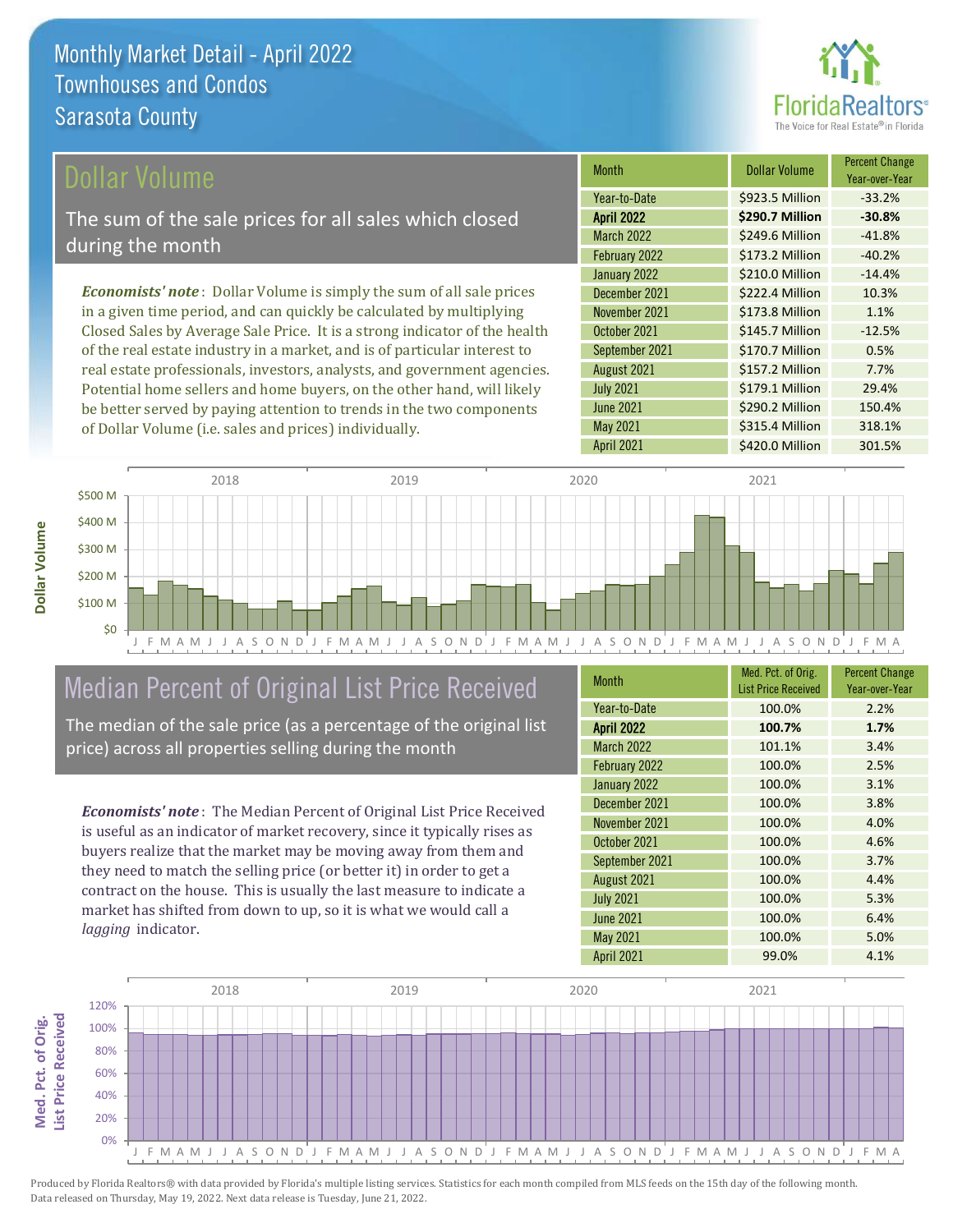

# Median Time to Contract

The median number of days between the listing date and contract date for all Closed Sales during the month

*Economists' note* : Like Time to Sale, Time to Contract is a measure of the length of the home selling process calculated for sales which closed during the month. The difference is that Time to Contract measures the number of days between the initial listing of a property and the signing of the contract which eventually led to the closing of the sale. When the gap between Median Time to Contract and Median Time to Sale grows, it is usually a sign of longer closing times and/or declining numbers of cash sales.

| Month             | Median Time to<br>Contract | <b>Percent Change</b><br>Year-over-Year |
|-------------------|----------------------------|-----------------------------------------|
| Year-to-Date      | 6 Days                     | $-70.0%$                                |
| <b>April 2022</b> | 5 Days                     | $-54.5%$                                |
| <b>March 2022</b> | 5 Days                     | $-76.2%$                                |
| February 2022     | 6 Days                     | $-76.0%$                                |
| January 2022      | 7 Days                     | $-75.0%$                                |
| December 2021     | 7 Days                     | $-78.8%$                                |
| November 2021     | 7 Days                     | $-80.0%$                                |
| October 2021      | 6 Days                     | $-86.7%$                                |
| September 2021    | 7 Days                     | $-83.7%$                                |
| August 2021       | 6 Days                     | $-87.2%$                                |
| <b>July 2021</b>  | 6 Days                     | $-92.3%$                                |
| <b>June 2021</b>  | 8 Days                     | $-89.2%$                                |
| May 2021          | 8 Days                     | $-81.4%$                                |
| April 2021        | 11 Days                    | $-71.1%$                                |



## Median Time to Sale

**Median Time to** 

**Median Time to** 

The median number of days between the listing date and closing date for all Closed Sales during the month

*Economists' note* : Time to Sale is a measure of the length of the home selling process, calculated as the number of days between the initial listing of a property and the closing of the sale. *Median* Time to Sale is the amount of time the "middle" property selling this month was on the market. That is, 50% of homes selling this month took *less* time to sell, and 50% of homes took *more* time to sell. Median Time to Sale gives a more accurate picture than Average Time to Sale, which can be skewed upward by small numbers of properties taking an abnormally long time to sell.

| <b>Month</b>      | <b>Median Time to Sale</b> | <b>Percent Change</b><br>Year-over-Year |
|-------------------|----------------------------|-----------------------------------------|
| Year-to-Date      | 45 Days                    | $-31.8%$                                |
| <b>April 2022</b> | 47 Days                    | $-20.3%$                                |
| <b>March 2022</b> | 43 Days                    | $-34.8%$                                |
| February 2022     | 40 Days                    | $-40.3%$                                |
| January 2022      | 48 Days                    | $-33.3%$                                |
| December 2021     | 48 Days                    | $-37.7%$                                |
| November 2021     | 48 Days                    | $-37.7%$                                |
| October 2021      | 48 Days                    | $-46.7%$                                |
| September 2021    | 48 Days                    | $-42.9%$                                |
| August 2021       | 48 Days                    | $-48.4%$                                |
| <b>July 2021</b>  | 48 Days                    | $-60.3%$                                |
| <b>June 2021</b>  | 51 Days                    | $-57.9%$                                |
| May 2021          | 56 Days                    | $-38.5%$                                |
| April 2021        | 59 Days                    | $-33.7%$                                |

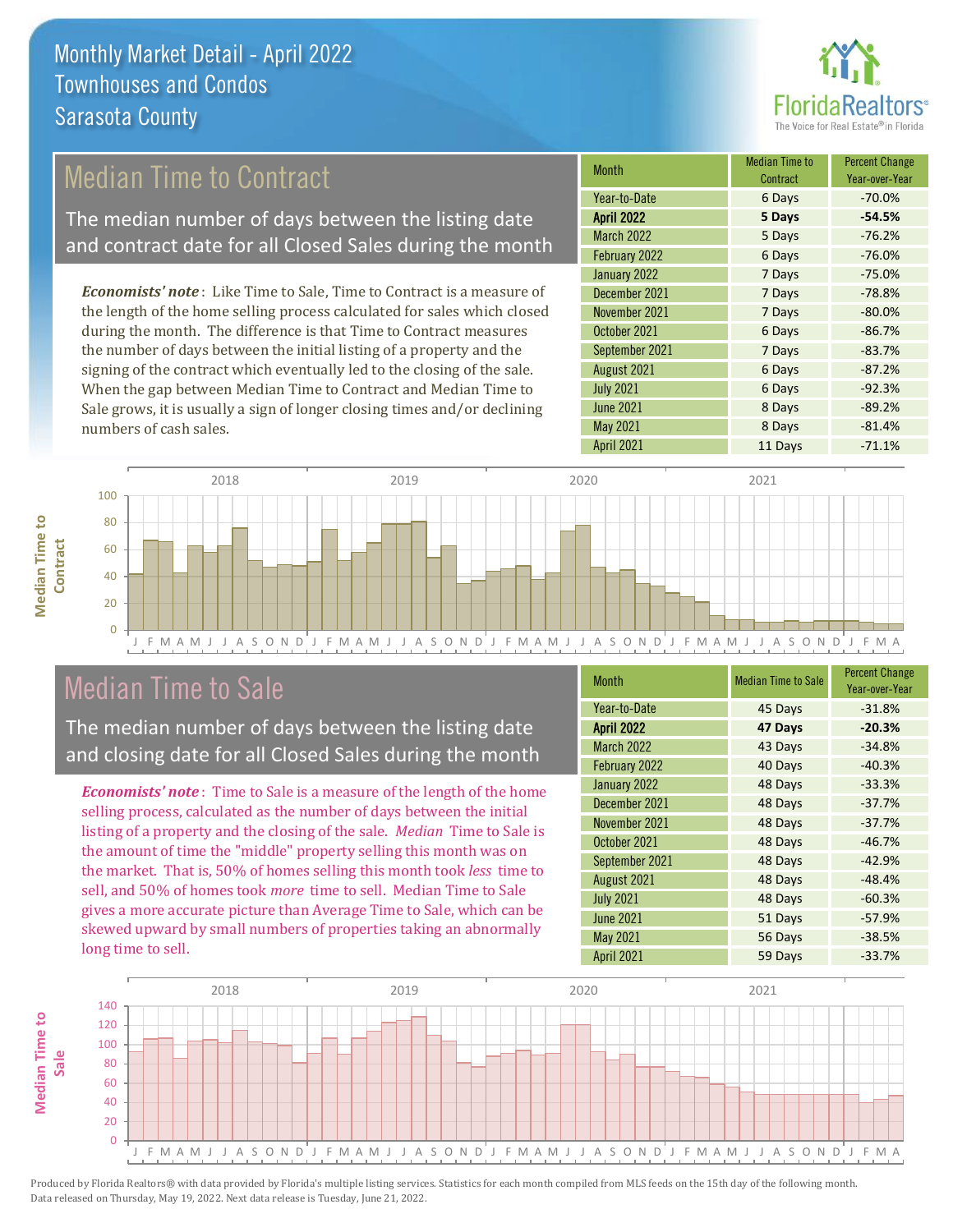distressed properties for sale.



| <b>New Pending Sales</b>                                                       | <b>Month</b>      | <b>New Pending Sales</b> | <b>Percent Change</b><br>Year-over-Year |
|--------------------------------------------------------------------------------|-------------------|--------------------------|-----------------------------------------|
|                                                                                | Year-to-Date      | 1,782                    | $-33.2%$                                |
| The number of listed properties that went under                                | <b>April 2022</b> | 423                      | $-27.1%$                                |
| contract during the month                                                      | <b>March 2022</b> | 471                      | $-30.5%$                                |
|                                                                                | February 2022     | 459                      | $-34.5%$                                |
|                                                                                | January 2022      | 429                      | $-39.3%$                                |
| <b>Economists' note</b> : Because of the typical length of time it takes for a | December 2021     | 336                      | $-18.6%$                                |
| sale to close, economists consider Pending Sales to be a decent                | November 2021     | 401                      | $-13.8%$                                |
| indicator of potential future Closed Sales. It is important to bear in         | October 2021      | 361                      | $-24.0%$                                |
| mind, however, that not all Pending Sales will be closed successfully.         | September 2021    | 315                      | $-31.1%$                                |
| So, the effectiveness of Pending Sales as a future indicator of Closed         | August 2021       | 332                      | $-24.2%$                                |
| Sales is susceptible to changes in market conditions such as the               | <b>July 2021</b>  | 327                      | $-27.5%$                                |



# New Listings

The number of properties put onto the market during the month

availability of financing for homebuyers and the inventory of

*Economists' note* : New Listings tend to rise in delayed response to increasing prices, so they are often seen as a lagging indicator of market health. As prices rise, potential sellers raise their estimations of value—and in the most recent cycle, rising prices have freed up many potential sellers who were previously underwater on their mortgages. Note that in our calculations, we take care to not include properties that were recently taken off the market and quickly relisted, since these are not really *new* listings.

| <b>Month</b>      | <b>New Listings</b> | <b>Percent Change</b><br>Year-over-Year |
|-------------------|---------------------|-----------------------------------------|
| Year-to-Date      | 1,919               | $-13.4%$                                |
| <b>April 2022</b> | 504                 | $-5.1%$                                 |
| <b>March 2022</b> | 532                 | $-5.5%$                                 |
| February 2022     | 459                 | $-9.5%$                                 |
| January 2022      | 424                 | $-31.1%$                                |
| December 2021     | 315                 | $-18.6%$                                |
| November 2021     | 396                 | $-12.8%$                                |
| October 2021      | 366                 | $-22.5%$                                |
| September 2021    | 364                 | $-20.0%$                                |
| August 2021       | 352                 | $-16.6%$                                |
| <b>July 2021</b>  | 333                 | $-20.0%$                                |
| <b>June 2021</b>  | 386                 | $-15.0%$                                |
| <b>May 2021</b>   | 437                 | 37.9%                                   |
| <b>April 2021</b> | 531                 | 88.3%                                   |

 $June 2021$   $404$   $-8.4%$ May 2021 517 517 42.4%



**New Listings**

**Pending Sales**

Pending Sales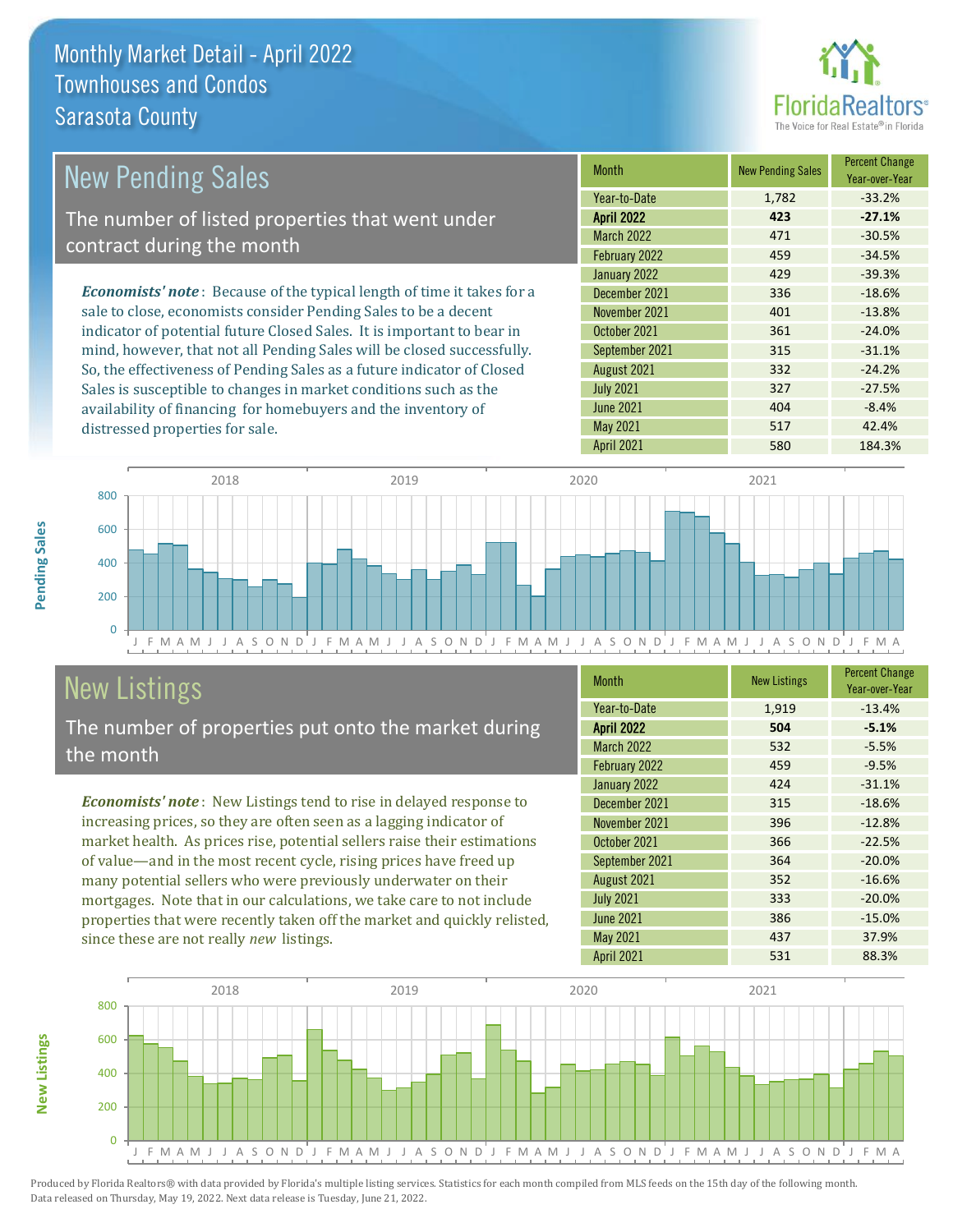

# *Economists' note* : There are a number of ways to define and calculate Inventory (Active Listings) The number of property listings active at the end of the month

Inventory. Our method is to simply count the number of active listings on the last day of the month, and hold this number to compare with the same month the following year. Inventory rises when New Listings are outpacing the number of listings that go off-market (regardless of whether they actually sell). Likewise, it falls when New Listings aren't keeping up with the rate at which homes are going off-market.

| <b>Month</b>             | Inventory | <b>Percent Change</b><br>Year-over-Year |
|--------------------------|-----------|-----------------------------------------|
| <b>YTD (Monthly Avg)</b> | 271       | $-53.9%$                                |
| <b>April 2022</b>        | 333       | $-20.0%$                                |
| <b>March 2022</b>        | 272       | $-43.0%$                                |
| February 2022            | 226       | $-63.2%$                                |
| January 2022             | 254       | $-69.9%$                                |
| December 2021            | 261       | $-74.4%$                                |
| November 2021            | 298       | $-73.1%$                                |
| October 2021             | 315       | $-73.4%$                                |
| September 2021           | 316       | $-74.7%$                                |
| August 2021              | 293       | $-77.5%$                                |
| <b>July 2021</b>         | 283       | $-79.4%$                                |
| <b>June 2021</b>         | 282       | $-80.8%$                                |
| <b>May 2021</b>          | 324       | $-78.7%$                                |
| <b>April 2021</b>        | 416       | $-74.5%$                                |



# Months Supply of Inventory

An estimate of the number of months it will take to deplete the current Inventory given recent sales rates

*Economists' note* : MSI is a useful indicator of market conditions. The benchmark for a balanced market (favoring neither buyer nor seller) is 5.5 months of inventory. Anything higher is traditionally a buyers' market, and anything lower is a sellers' market. There is no single accepted way of calculating MSI. A common method is to divide current Inventory by the most recent month's Closed Sales count, but this count is a usually poor predictor of future Closed Sales due to seasonal cycles. To eliminate seasonal effects, we use the 12-month average of monthly Closed Sales instead.

| <b>Month</b>             | <b>Months Supply</b> | <b>Percent Change</b><br>Year-over-Year |
|--------------------------|----------------------|-----------------------------------------|
| <b>YTD (Monthly Avg)</b> | 0.6                  | $-57.1%$                                |
| <b>April 2022</b>        | 0.8                  | $-11.1%$                                |
| <b>March 2022</b>        | 0.6                  | $-45.5%$                                |
| February 2022            | 0.5                  | $-66.7%$                                |
| January 2022             | 0.6                  | $-71.4%$                                |
| December 2021            | 0.6                  | $-76.9%$                                |
| November 2021            | 0.6                  | $-79.3%$                                |
| October 2021             | 0.7                  | $-78.1%$                                |
| September 2021           | 0.6                  | $-82.9%$                                |
| August 2021              | 0.6                  | $-83.8%$                                |
| <b>July 2021</b>         | 0.6                  | $-84.6%$                                |
| <b>June 2021</b>         | 0.6                  | $-86.0%$                                |
| <b>May 2021</b>          | 0.7                  | $-84.4%$                                |
| April 2021               | 0.9                  | $-80.4%$                                |

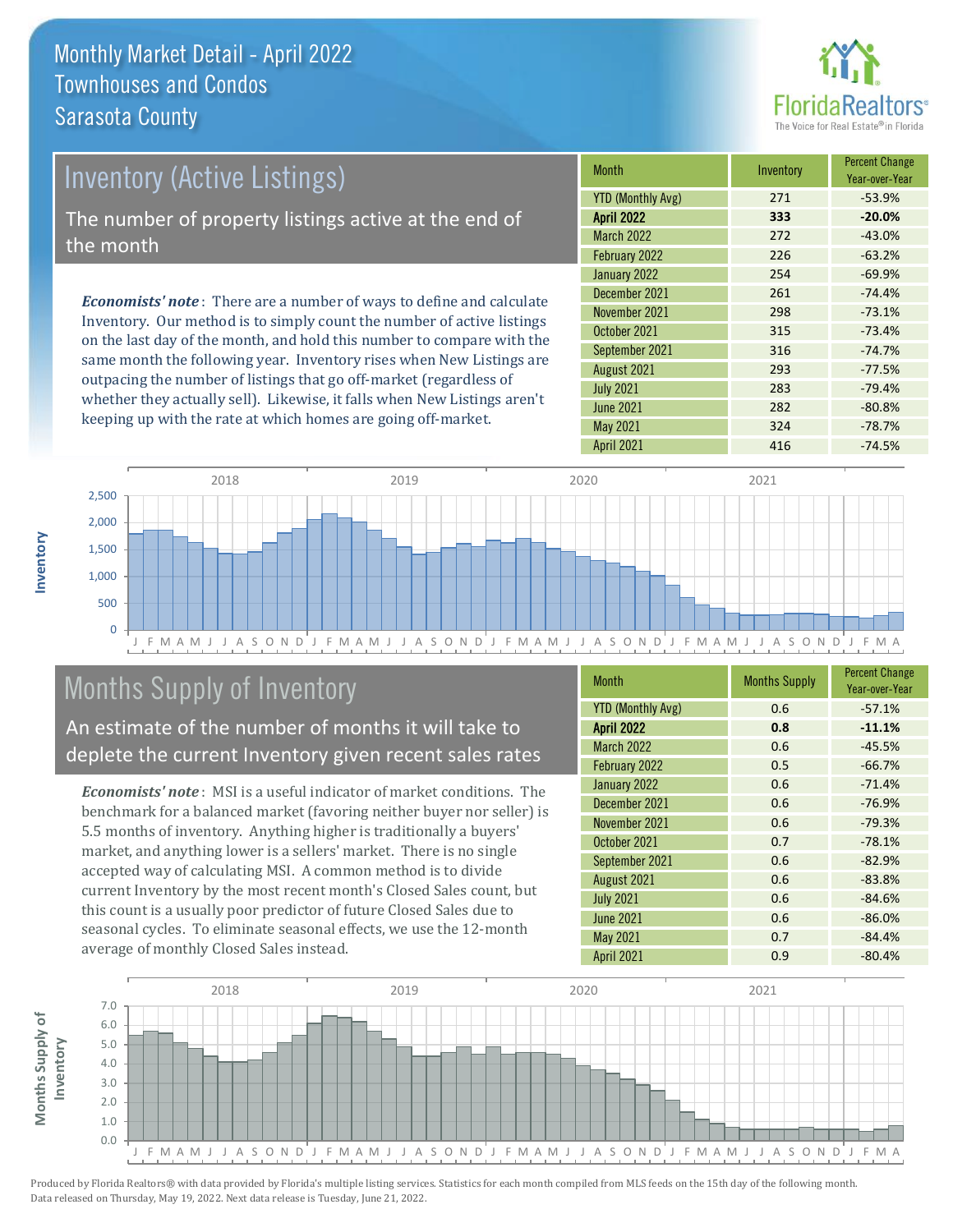

# Closed Sales by Sale Price

The number of sales transactions which closed during the month

*Economists' note:* Closed Sales are one of the simplest—yet most important—indicators for the residential real estate market. When comparing Closed Sales across markets of different sizes, we recommend comparing the percent changes in sales rather than the number of sales. Closed Sales (and many other market metrics) are affected by seasonal cycles, so actual trends are more accurately represented by year-over-year changes (i.e. comparing a month's sales to the amount of sales in the same month in the previous year), rather than changes from one month to the next.





#### Median Time to Contract by Sale Price The median number of days between the listing date and contract date for all Closed Sales during the month

*Economists' note* : Like Time to Sale, Time to Contract is a measure of the length of the home selling process calculated for sales which closed during the month. The difference is that Time to Contract measures the number of days between the initial listing of a property and the signing of the contract which eventually led to the closing of the sale. When the gap between Median Time to Contract and Median Time to Sale grows, it is usually a sign of longer closing times and/or declining numbers of cash sales.

| <b>Sale Price</b>     | Median Time to<br>Contract | <b>Percent Change</b><br>Year-over-Year |
|-----------------------|----------------------------|-----------------------------------------|
| Less than \$50,000    | (No Sales)                 | N/A                                     |
| $$50,000 - $99,999$   | (No Sales)                 | N/A                                     |
| $$100,000 - $149,999$ | 61 Days                    | 454.5%                                  |
| $$150,000 - $199,999$ | 11 Days                    | 22.2%                                   |
| \$200,000 - \$249,999 | 6 Days                     | $-14.3%$                                |
| \$250,000 - \$299,999 | 4 Days                     | $-33.3%$                                |
| \$300,000 - \$399,999 | 5 Days                     | $-44.4%$                                |
| \$400,000 - \$599,999 | 4 Days                     | $-87.1%$                                |
| \$600,000 - \$999,999 | 6 Days                     | $-78.6%$                                |
| \$1,000,000 or more   | 7 Days                     | $-22.2%$                                |



Produced by Florida Realtors® with data provided by Florida's multiple listing services. Statistics for each month compiled from MLS feeds on the 15th day of the following month. Data released on Thursday, May 19, 2022. Next data release is Tuesday, June 21, 2022.

**Median Time to Contract**

**Median Time to Contract**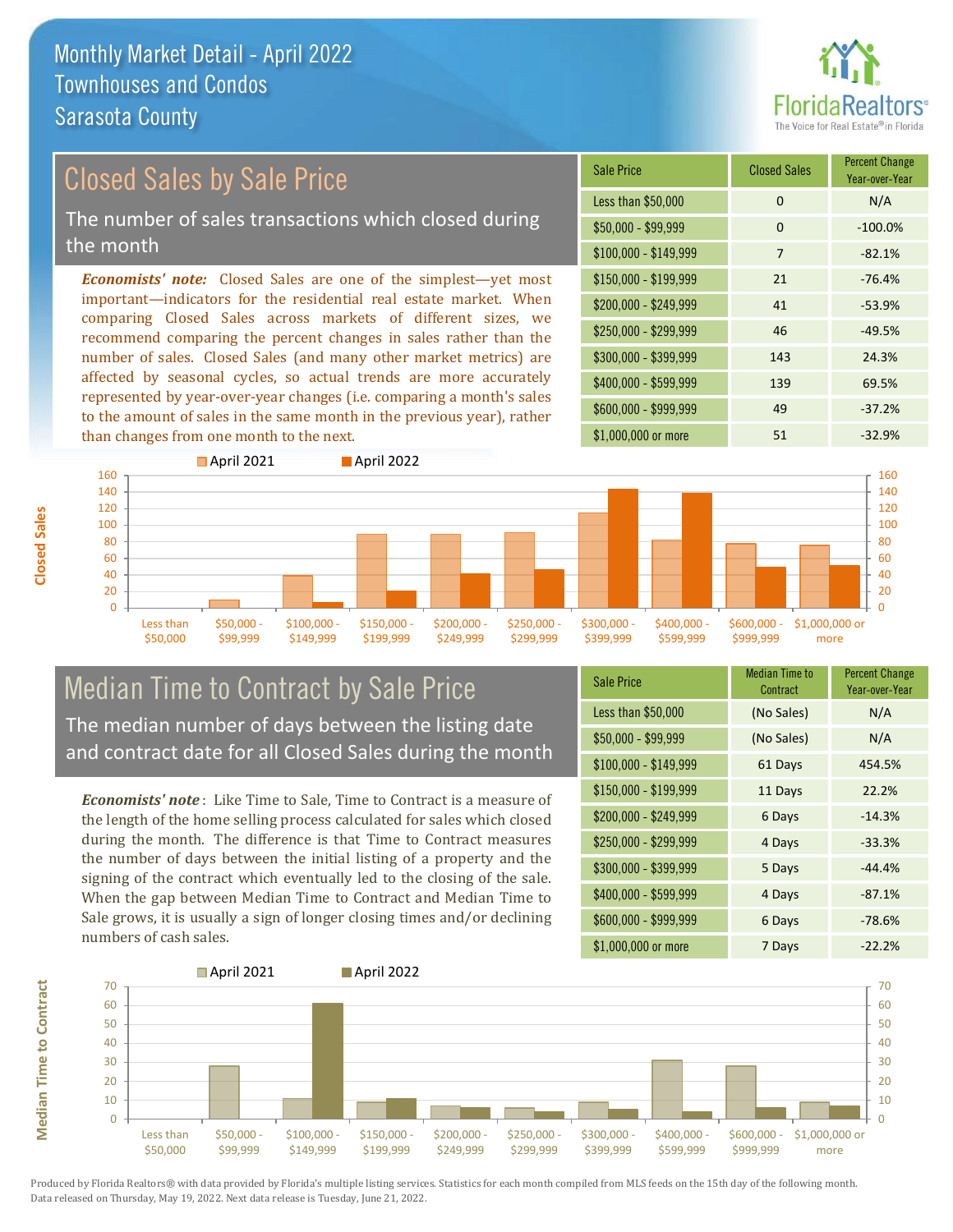

# New Listings by Initial Listing Price

The number of properties put onto the market during the month

*Economists' note:* New Listings tend to rise in delayed response to increasing prices, so they are often seen as a lagging indicator of market health. As prices rise, potential sellers raise their estimations of value—and in the most recent cycle, rising prices have freed up many potential sellers who were previously underwater on their mortgages. Note that in our calculations, we take care to not include properties that were recently taken off the market and quickly relisted, since these are not really *new* listings.





#### Inventory by Current Listing Price The number of property listings active at the end of the month

*Economists' note* : There are a number of ways to define and calculate Inventory. Our method is to simply count the number of active listings on the last day of the month, and hold this number to compare with the same month the following year. Inventory rises when New Listings are outpacing the number of listings that go off-market (regardless of whether they actually sell). Likewise, it falls when New Listings aren't keeping up with the rate at which homes are going off-market.

| <b>Current Listing Price</b> | Inventory    | <b>Percent Change</b><br>Year-over-Year |
|------------------------------|--------------|-----------------------------------------|
| Less than \$50,000           | 0            | N/A                                     |
| $$50,000 - $99,999$          | $\mathbf{1}$ | $-83.3%$                                |
| $$100,000 - $149,999$        | 2            | $-95.0%$                                |
| $$150,000 - $199,999$        | 11           | $-74.4%$                                |
| \$200,000 - \$249,999        | 21           | $-8.7%$                                 |
| \$250,000 - \$299,999        | 42           | 55.6%                                   |
| \$300,000 - \$399,999        | 35           | $-48.5%$                                |
| \$400,000 - \$599,999        | 60           | 15.4%                                   |
| \$600,000 - \$999,999        | 59           | $-7.8%$                                 |
| \$1,000,000 or more          | 102          | 9.7%                                    |



Produced by Florida Realtors® with data provided by Florida's multiple listing services. Statistics for each month compiled from MLS feeds on the 15th day of the following month. Data released on Thursday, May 19, 2022. Next data release is Tuesday, June 21, 2022.

**Inventory**